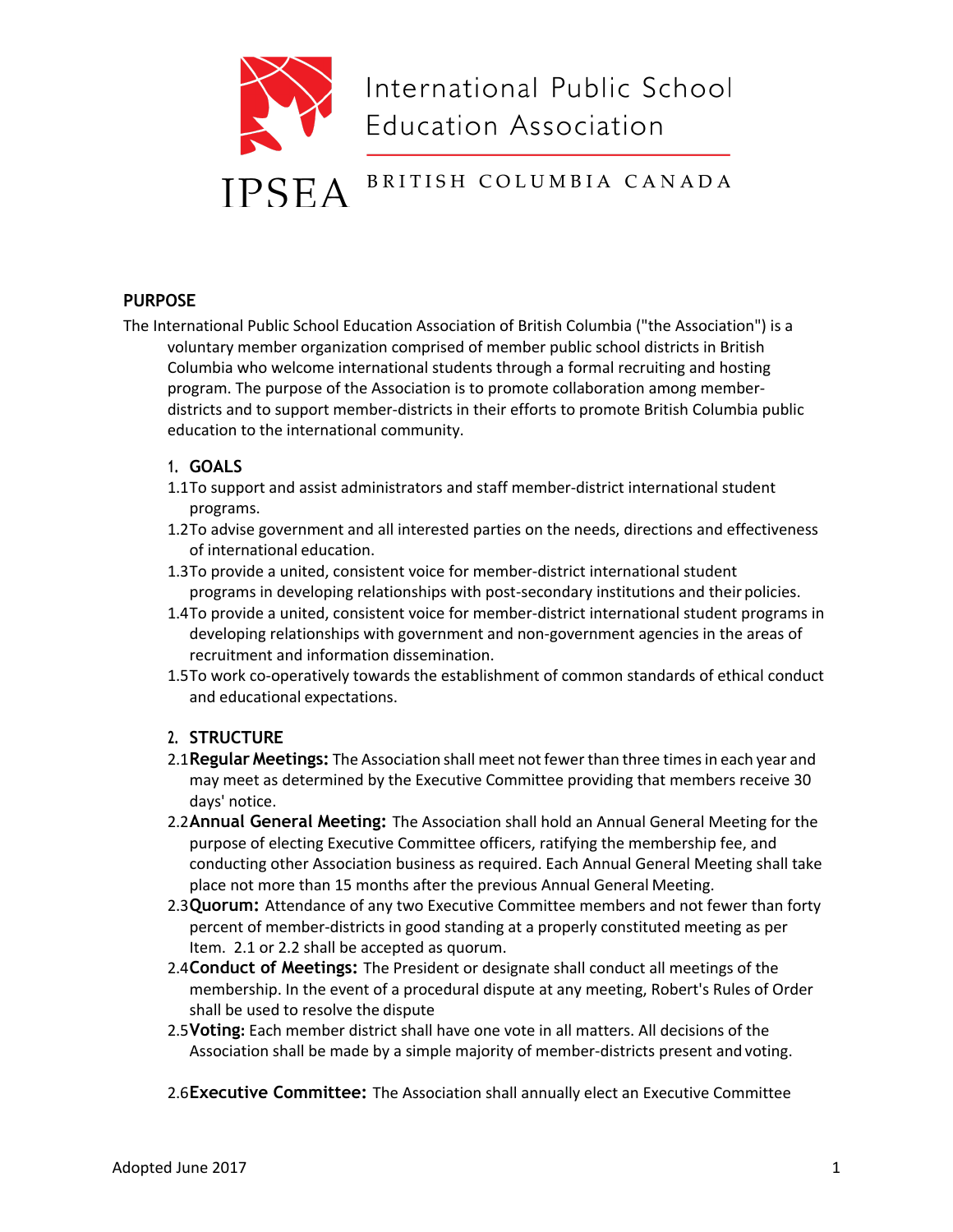

- comprised of a President, a Vice-President, a Secretary, and a Treasurer from its members with said election to take place not more than 15 months after the previous election. The Past President shall also be part of the Executive Committee. The four elected officers and the past president will have voting rights. A non-voting member of the Executive Committee will be the Executive Director.
- 2.7**TermsoftheExecutiveCommittee:** ThetermforeachpositionontheExecutive Committee shall be one year, except for the President and Past President which shall each be two year terms.
- 2.8**Annual Membership Fee:** There shall be an annual fee determined by the Executive Committee and ratified by the membership at the Annual General Meeting, payable on or by September 30 of each year.
- 2.9**Supplemental Levies:** For extraordinary projects or activities not covered by the Association's annual budget, the Executive Committee may propose a supplemental levy to be paid by each member-district. Any such levy must be approved by a majority of twothirds of member-districts present and voting at a Regular Meeting. Notice of intent to propose a supplemental levy must be given not less than 15 days prior to the Regular Meeting at which the approval vote will take place.
- 2.10 **Attendance:** All members shall be expected to attend a minimum of one regularly scheduled meeting each year and all members accept responsibility for carrying out the work of the Association as agreed upon.
- 2.11 **Insurance:** The Executive Officers shall ensure IPSEA carries Directors and officers Liability for non-profit organizations.

### **3. MEMBERSHIP**

- 3.1**MembershipCommittee:** The ExecutiveCommittee shallreviewandprocess all applications for membership in the Association. The Committee shall be chaired by the President or designate and comprise of at least 2 current member-districts in good standing.
- 3.2**Application for Membership:** School districts desiring to become members of the Association must complete the application process as determined by the membership committee.
- 3.3**Minimum Eligibility:** Membership shall be open to each B.C. school district that has a structured international student program with a minimum of five fee-paying international students and a published program, or to a designated individual who meets membership requirements.
- 3.4**Full Membership:** Full membership shall be available only to school districtsthat are in compliance with the requirements outlined in Appendix A.
- 3.5**RightsandLimitationsofFullMembership:** Fullmember-districtsingoodstandingare entitled to participate in all Association activities, to vote on all substantive matters pertaining to the Association, and to use the IPSEA logo on member-district marketing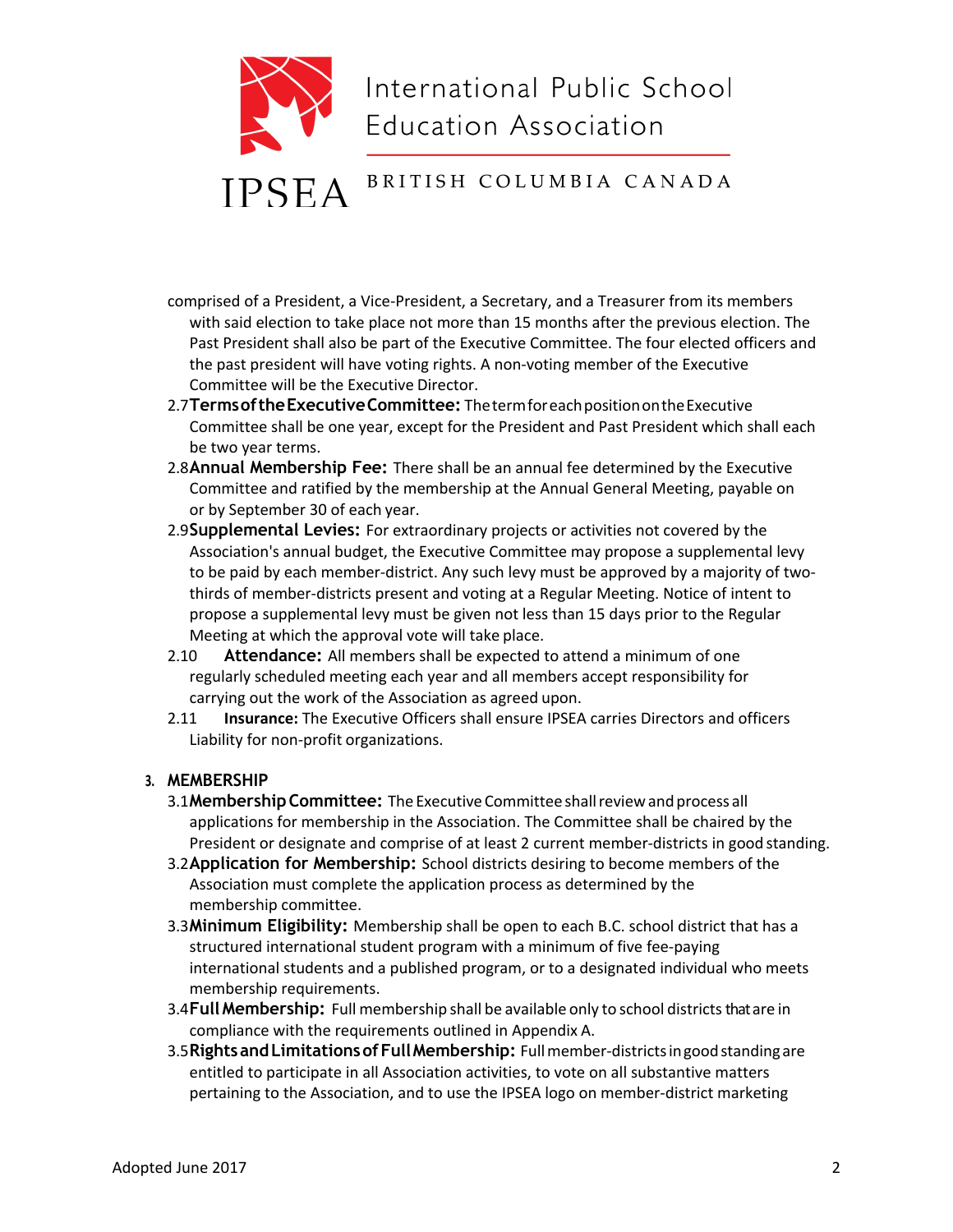

# International Public School **Education Association**

## BRITISH COLUMBIA CANADA

and recruitment materials

3.5.1 Membership may include any individual designated to represent a school district.

3.5.2 The Association's resources and intelligence is for use by member-districts and the Executive Committee and must adhere to the Association's bylaws. The Association's resources and intelligence shall not be used by or used for non-member districts.

3.5.3 A Past President who no longer is employed by a school district may apply to the Executive Committee to serve out his/her term.

- 3.6 **AssociateMembership:** SchoolDistrictsthat do notfulfillthe requirements outlined in Appendix A, but are striving to achieve compliance may, at the discretion of the Executive Committee, be granted Associate Membership status.
- 3.7 **Rights and Limitations of Associate Membership:** Associate member-districts are entitled to participate in all Association meetings.

3.7.1 Associate members shall not have any rights to vote.

3.7.2 The Executive Committee retains the right to limit Associate Member participation in the Associations' promotional activities, use of the Association logo, resources and intelligence, and any other matters pertaining to the Association.

3.8 **Duration and Fees of Associate Membership:** In principle, an Associate Membership shall be valid for a period of time not greater than one year, and there will be no membership fee required.

3.8.1 If the Associate Member has not met requirements outlined in "Appendix A" by the end of the one year term, but can illustrate striving to achieve compliance, the Associate Member may apply for an extension of the Associate Membership.

3.8.2 The Executive Committee will review and determine the applicant's request 3.9 **MaintenanceofFullMembership:** Toremaina fullmemberingoodstanding,

each member-district must:

3.9.1 pay their annual membership fee on time;

3.9.2 maintain the standards of practice as outlined in Appendix A; and

3.9.3 immediately inform the Executive Committee of any material change to their program that may affect compliance with the Standards of Practice as outlined in Appendix A.

3.10 **Non-CompliancewithAppendixA:** Whenoneormoreofthe requirementsoutlinedin Appendix A are not met to the satisfaction of the Executive Committee by a full memberdistrict, the following steps shall be taken:

3.10.1 the administrator of the program in question shall be informed of this concern by the Executive Committee; and

3.10.2 should the remedy to the concern not be forthcoming within a reasonable period, membership in the Association may be suspended or terminated by a simple majority vote at a scheduled meeting of the Association.